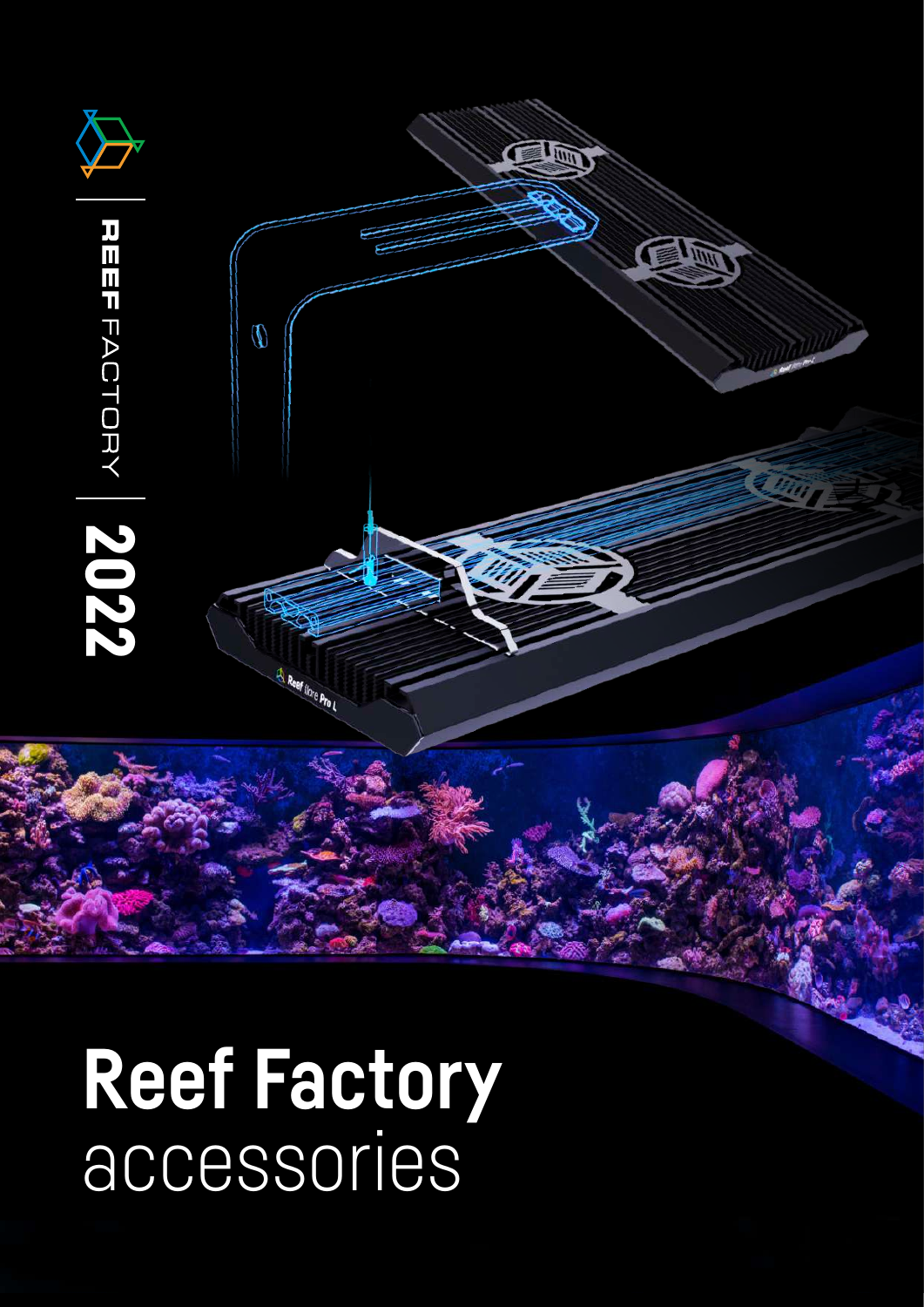

 $\mathcal{A}$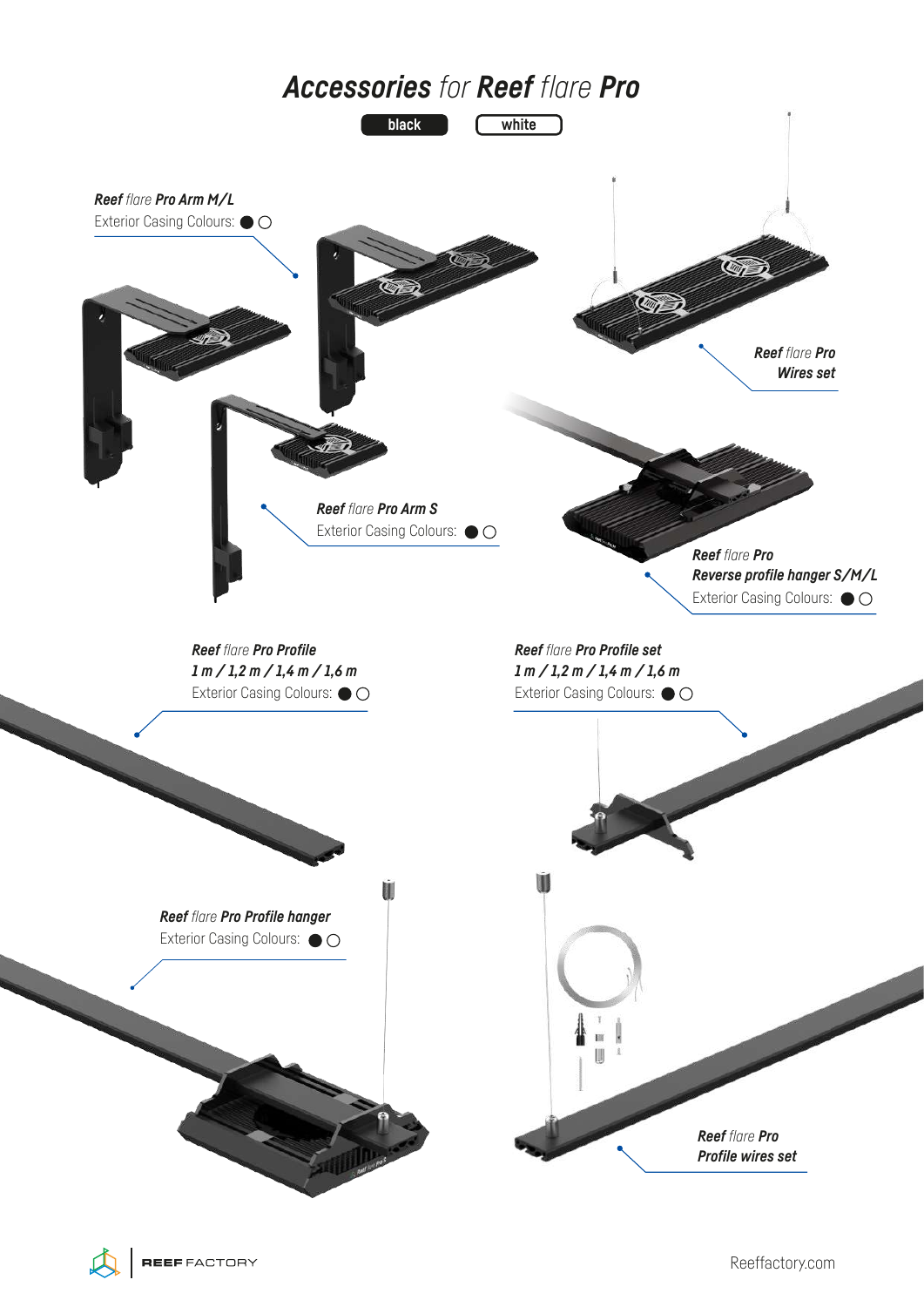### *Accessories for Reef flare Bar*



#### *Accessories and spare parts for Dosing pumps*



*Dosing pump Holder (1 unit)*



*Dosing pump Holder (4 units)*



*Dosing pump Head for KH keeper reagent pump / Dosing pump Pro (orange)*



*Holder*





*Accessory pack for Dosing pump / Dosing pump X3*





*Dosing pump Head for Dosing pump / Dosing pump X3 / KH keeper Plus (blue)*



*Dosing tube Holder (6)*



*- Silicone tube 1⁄3 mm for Dosing pump Pro / KH Regent - Silicone tube 2⁄5 mm for Dosing pump /KH keeper Plus -Dosing pump Large Silicone tube 10⁄12*

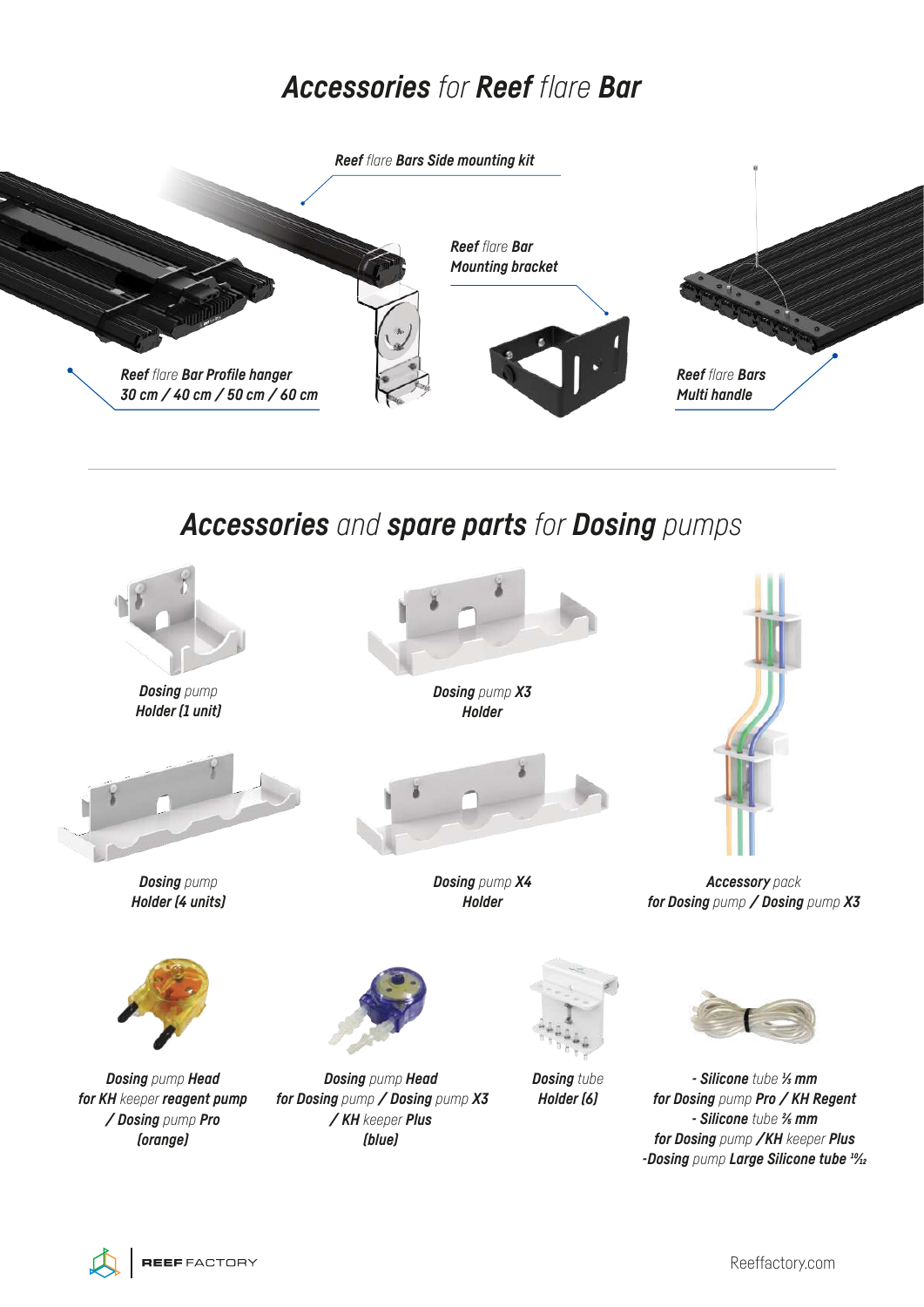### *Accessories and spare parts for KH keeper Plus*



*Dosing pump Head for KH keeper Plus water pump (orange)*



*KH keeper Concentrate reagent 1 L / 2,5 L*



*Dosing pump Head for KH keeper reagent pump / Dosing pump Pro (orange)*



*Dosing pump Head for Dosing pump / Dosing pump X3 / KH keeper Plus (blue)*



*pH 4 calibration liquid 50 ml*



*pH 7 calibration liquid 50 ml*



*Charger 12V 2A EU / UK / JP*



*pH probe Cleaning solution*





*KH keeper Plus / pH meter Probe*



*- Silicone tube 1⁄3 mm for Dosing pump Pro / KH Regent - Silicone tube 2⁄5 mm for Dosing pump /KH keeper Plus*



*KH keeper Plus Glass beaker*



*KH keeper Plus Mixing pill*